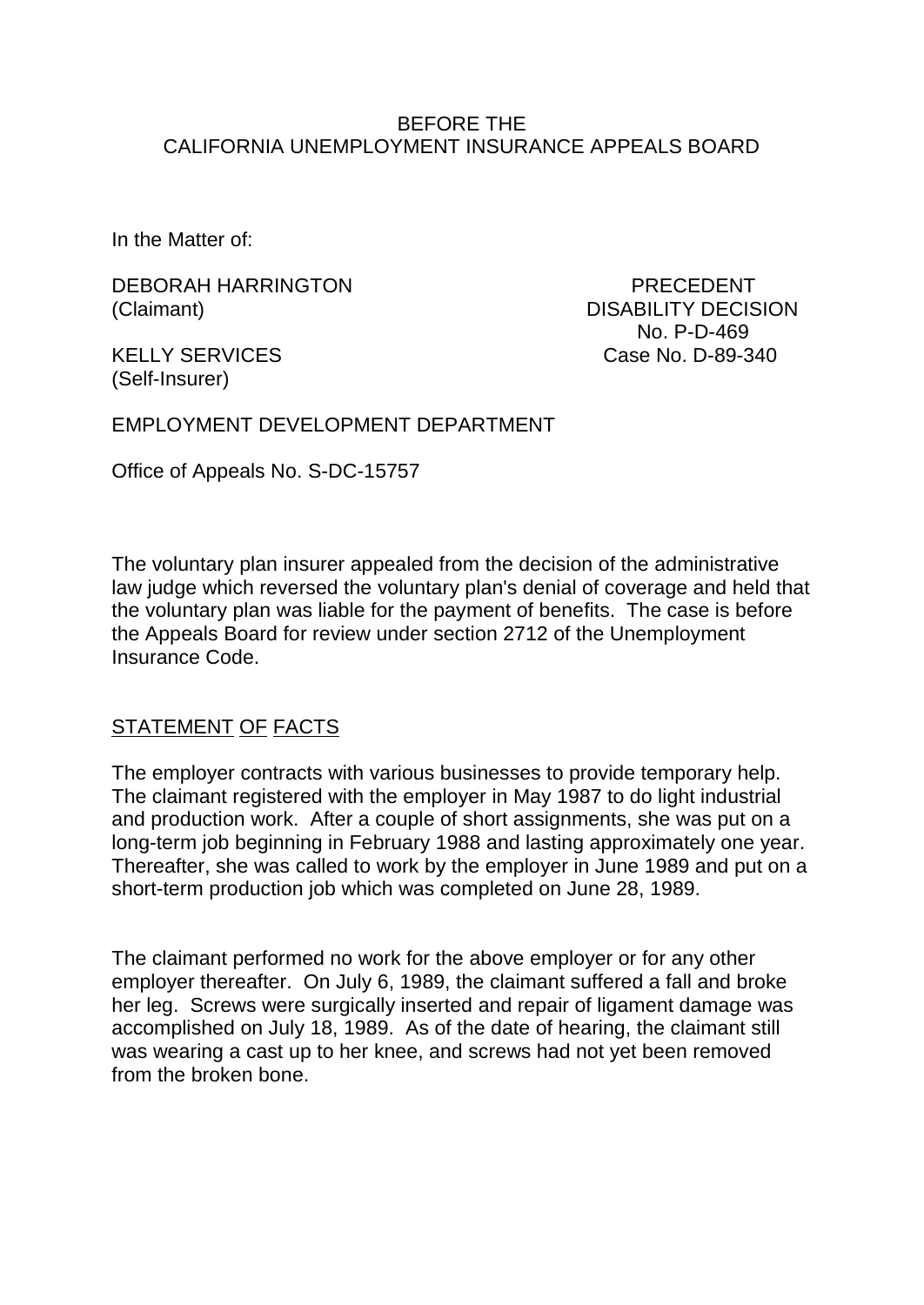The claimant was called by the above employer for another assignment on July 7, the day after she suffered the fracture, but told them she could not work because of the injury. The employer has placed her file in abeyance until the claimant notifies the employer that she has been released by her doctor to return to work.

The voluntary plan provides for termination of coverage when the employer/employee relationship ends. It contends that the relationship ended in the present case on June 28 when the claimant's assignment was completed. The voluntary plan also provides that coverage will end on the 15th day after a layoff or a leave of absence without pay. The insurer insists that the claimant was not on a layoff from the employer and was not on a leave of absence. A layoff is not defined in the voluntary plan.

On March 17, 1989 the Department adopted emergency regulation, Title 22 California Code of Regulations, section 3254-3. The employer insists that the regulation is not valid and therefore cannot control.

## REASONS FOR DECISION

Section 2626 of the Unemployment Insurance Code provides that an individual shall be deemed disabled in any day in which, because of his physical or mental condition, he is unable to perform his-regular or customary work.

Sections 3251 and 3254 of the code provide that an employer may provide disability benefit coverage for its employees by way of a voluntary plan provided that the rights afforded to the covered employees are greater than those provided under the state disability plan.

Section 3253 of the code provides that an individual shall not be entitled to benefits from the state disability fund for a disability which commenced while the claimant is covered by a voluntary plan.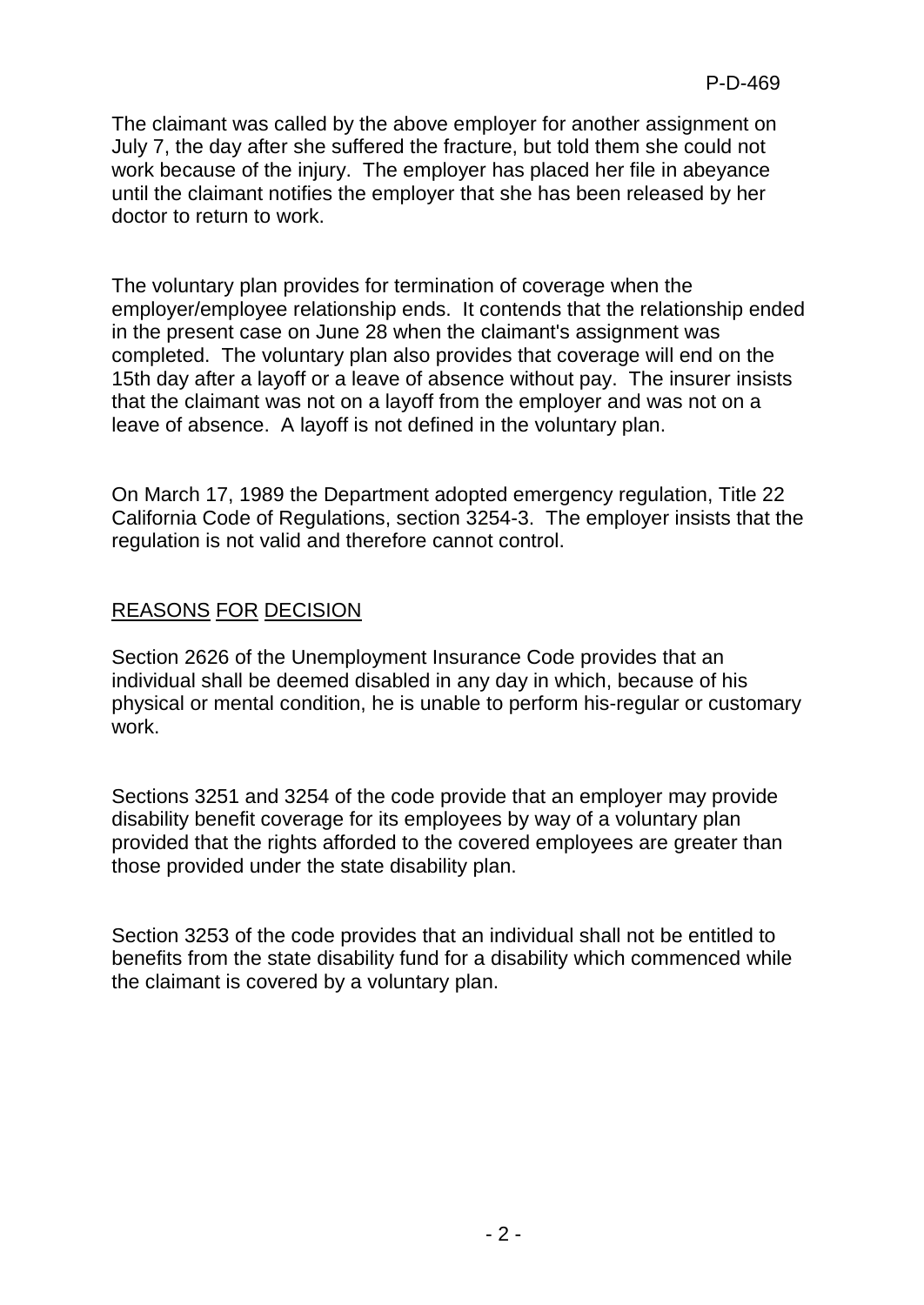Section 3263 of the code provides that an employee who has ceased to be covered by an approved voluntary plan shall, if otherwise eligible, become entitled to benefits from the state disability fund.

Section 2712 of the code provides that whenever an individual is entitled to disability benefits but there is a dispute whether such benefits are payable from the state disability fund or from one or another voluntary plan, benefits shall be paid to the individual, pursuant to authorized regulations, from the source against which his claim was first filed, at not less than the state disability fund rate, pending the determination of the dispute. The Appeals Board may prescribe by regulation the time, manner, method, and procedure through which such disputes may be determined by administrative law judges and the Appeals Board. If it is finally determined that the benefits should have been paid from one of said sources other than the one which paid the benefits, reimbursement shall be promptly made from the state disability fund or the voluntary plan, as the case may be, and the claimant shall be promptly paid the accumulated excess, if any, to which he is entitled. Reimbursement shall also be made to the extent of actual liability for benefits from one to another of the above-mentioned sources when it is determined that benefits have been paid in error from one source which should have been paid from another.

In the present case, the voluntary plan insurer contends it is not responsible for coverage of the claimant's disability claim because its employment relationship with the claimant terminated on June 28, 1989 when the claimant completed her last assignment. Therefore, pursuant to provisions of the voluntary plan, coverage terminated on that date and prior to the commencement of the claimant's disability on July 6, 1989. We agree.

In Precedent Decision P-D-455, this Board held that the employment relationship between a temporary employment agency and its temporary on-call employees terminates when such an employee is laid off upon completion of an assignment and has no definite recall date. We noted that the termination of coverage provision in the voluntary plan of disability insurance in that case, which is identical to the one in this case, was drawn verbatim from section 3254-2 of Title 22, Code of Regulations, as it existed prior to March 17, 1989.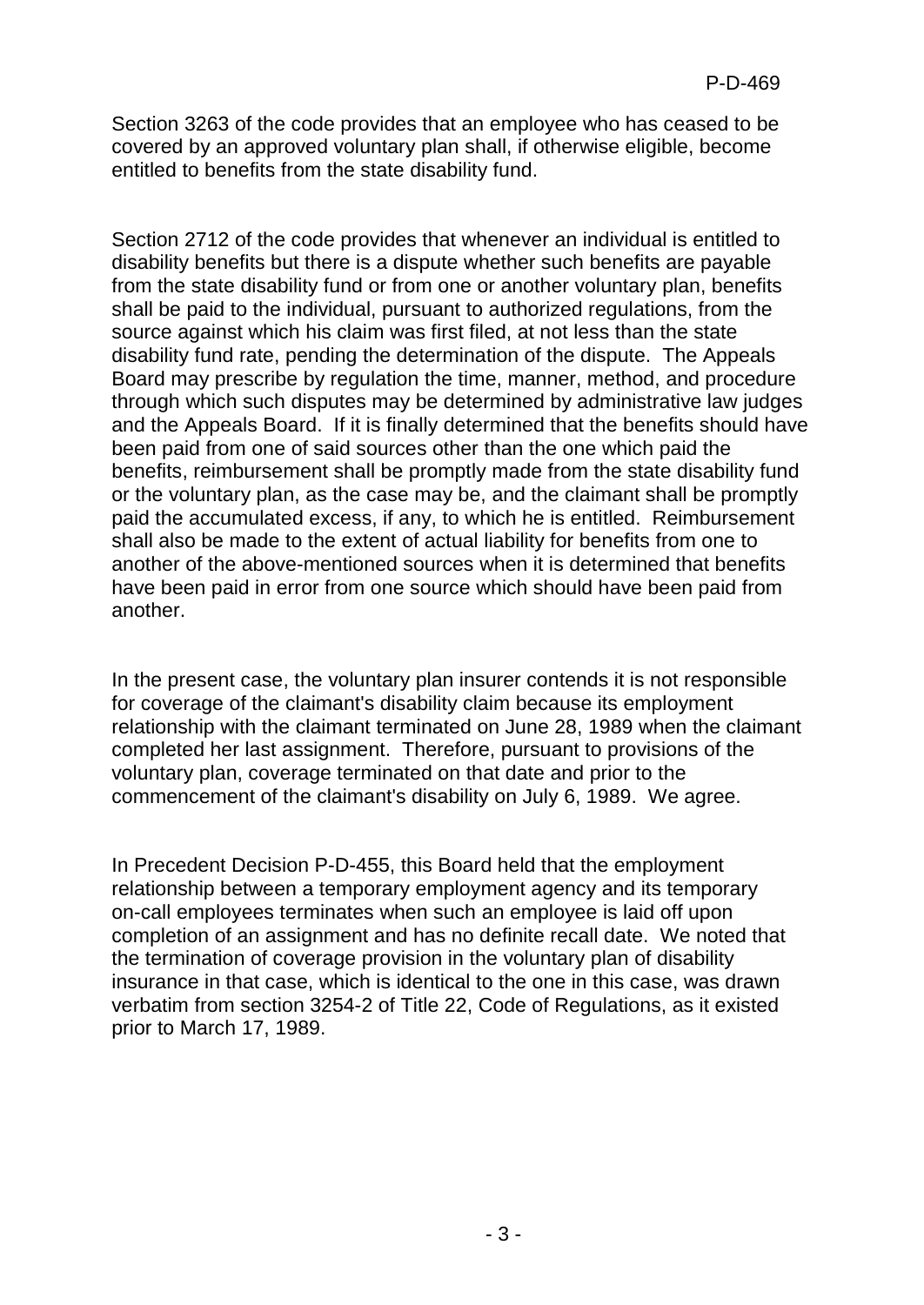Effective March 17, 1989, the termination provisions of sections 3254-2 of Title 22, Code of Regulations, were deleted and incorporated in a new section 3254-3. That section now provides in pertinent part:

"(a) Coverage under a voluntary plan may be terminated prior to commencement of a period of disability by any one of the following conditions."

\* \* \*

"(5) Termination of the employer-employee relationship. Except when subdivision (b) of this section applies, 'termination of the employer-employee relationship' means that employment ceases with no mutual expectation or intention to continue the working relationship. Reasons for termination of the employer-employee relationship include, but are not limited to, separation, dismissal, resignation, and retirement."

\* \* \*

"(6) Leave of absence without pay or a layoff without pay if the leave or layoff extends for a period of more than fifteen (15) full days before the period of disability commences. Except when subdivision (b) of this section applies, 'leave of absence' and 'layoff' mean that something other than a permanent termination of the employment relationship is indicated at the time an individual's work comes to an end, or the employment ceases because of factors beyond the employee's or the employer's control. A leave of absence from work is granted by the employer for many reasons. Reasons for a layoff include, but are not limited to, the following:

- (A) Temporary disciplinary action.
- (B) Lack of work. The term 'lack of work' indicates termination of employment because the commodity or activity provided by the business is no longer in sufficient demand to require the services of the individual, however the individual would be subject to recall if more work developed; or because an on-call employee who accepts temporary assignments is laid off at the completion of an assignment with the expectation that another assignment will be provided in the future."

\* \* \*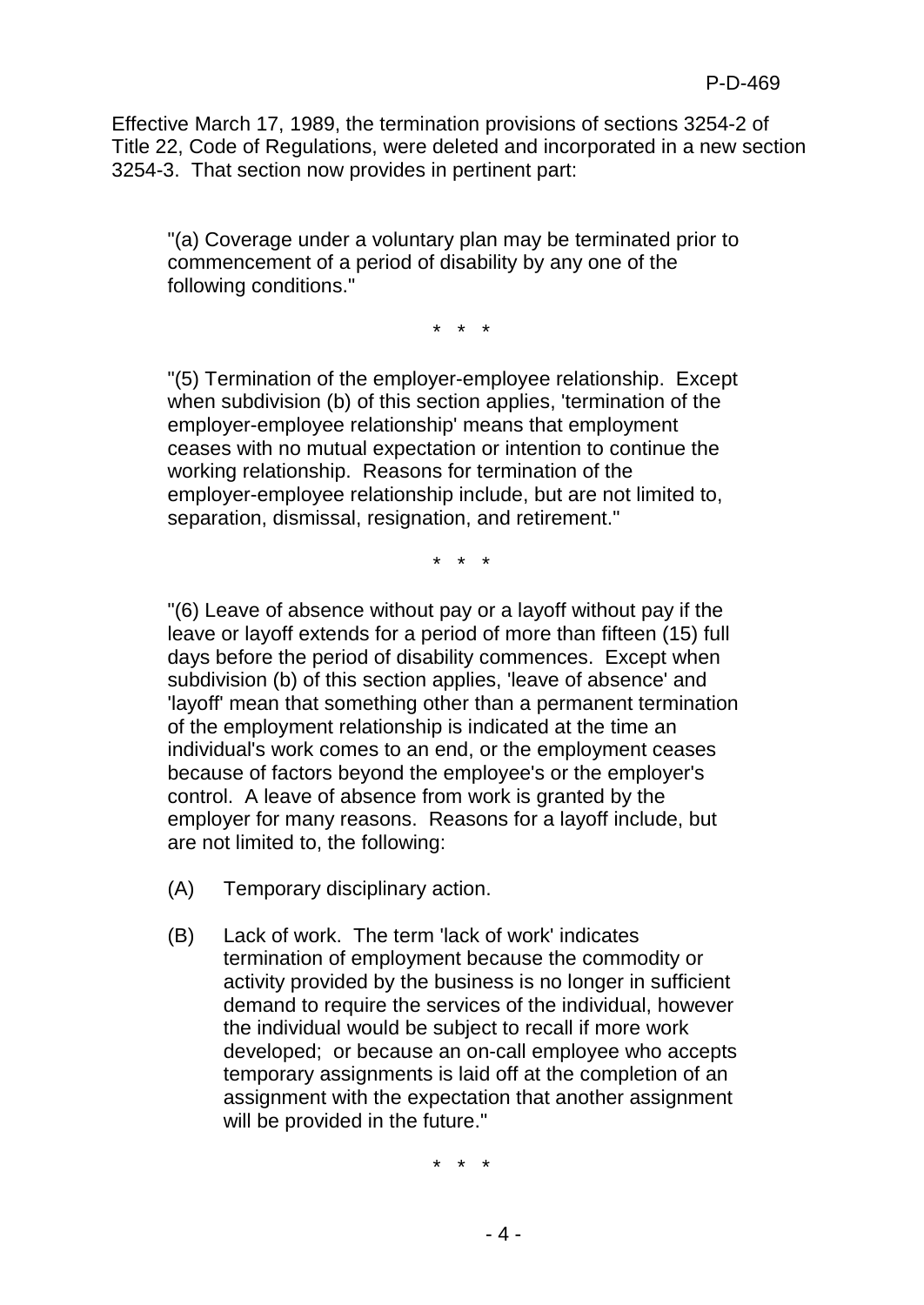"EXAMPLE 3, Layoff on On-Call Employee. C works through a temporary employment agency. For the past two years C has been working 'pretty steady' on assignments provided by this agency. There have been periods of employment and indefinite periods of unemployment. C completes an assignment and is laid off without pay until such time as another assignment may be available. On the fifteenth day following the last day of work C is severely injured in a motorcycle accident and files a disability claim with the voluntary plan.

"A day is defined in Section 125-1 of these regulations as the 24-hour period beginning at midnight and ending the following midnight. Therefore, a disability which occurs on the 15th day after leaving work is not one that occurred more than 15 full days after the last day worked. Disability benefits are payable under the voluntary plan."

In its final statement of reasons issued pursuant to the regulatory adoption process, the Department stated its purpose in issuing the new regulation. The Department cited P-D-455 and then stated:

"The inclusion in this regulation of the Department's specific definitions for 'termination of the employer-employee relationship' and 'layoff without pay' will restore the Department's intent that all employees covered by a voluntary plan who are laid off without pay retain coverage under the voluntary plan for a period of fourteen days... ."

It is clear that the new section 3254-3 of Title 22, Code of Regulations, was issued in part to overturn the decision in Precedent Decision P-D-455. The question is whether or not it does so.

The law provides that this Board is an autonomous body which provides for the impartial and independent review of appeals and petitions taken from actions by the Employment Development Department (code sections 401 et seq., 1221 et seq., 1328, and others).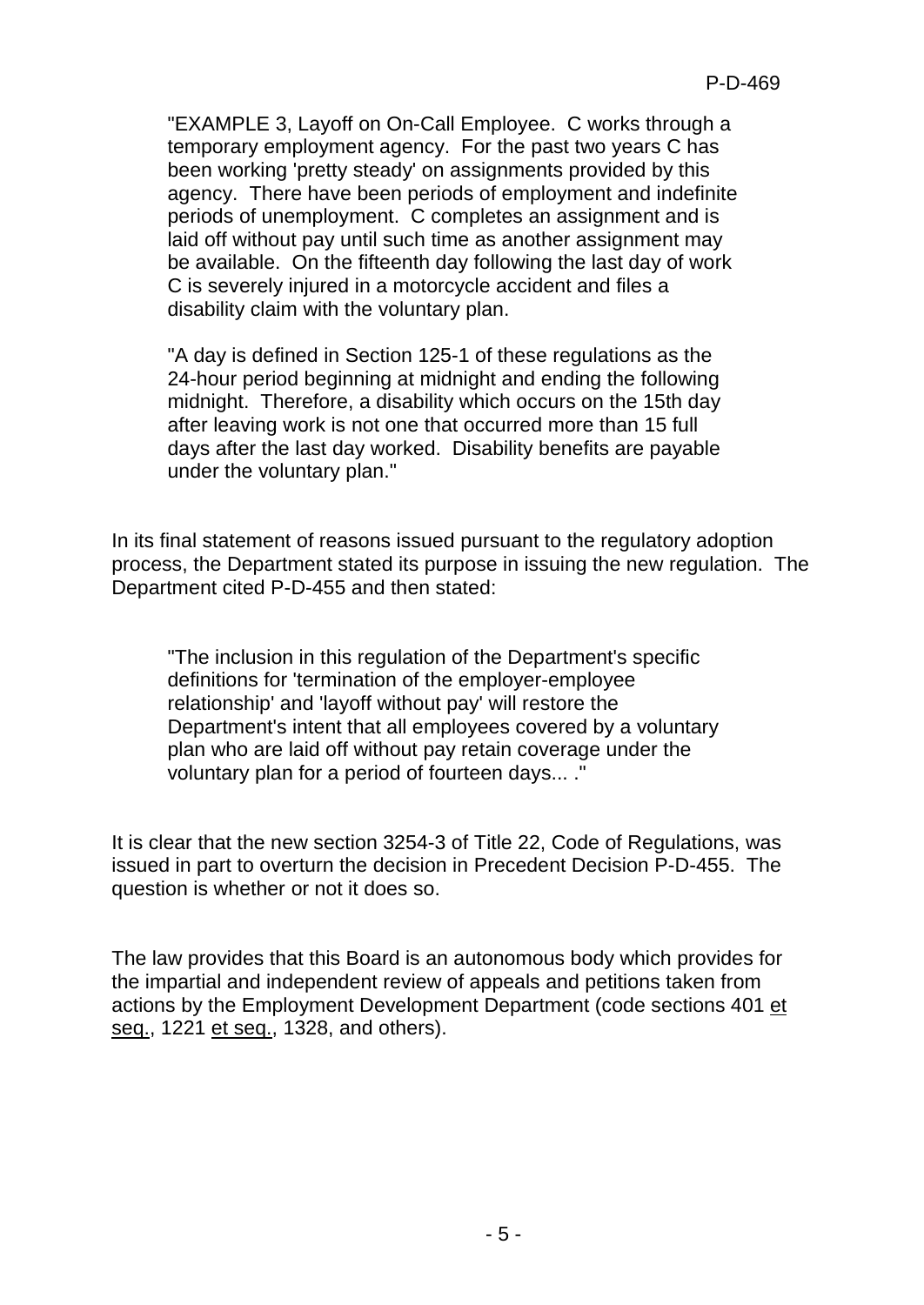The Board is vested with the authority to designate certain of its decisions as precedents (code section 409). The Director of the Employment Development Department is controlled by the Board's precedents except as modified by judicial review (code section 409). Sections 409.2 and 410 of the code provide the exclusive means by which a precedent decision may be reviewed.

Voluntary plans for the payment of disability benefits are subject to approval by the Employment Development Department (code sections 3251 et seq.).

Sections 305 and 306 of the code provide the Department may adopt, amend, or repeal regulations as are reasonably necessary to enforce its functions. We do not question the Department's authority in this regard. This general authority cannot, however, be used as a vehicle to overcome the specific and exclusive means of relief from precedent decisions of this Board as found in section 409. It is a well-established principle of law that the rule-making power granted to an agency may not be so exercised as to alter or amend a statute or enlarge or impair its scope (Whitcomb Hotel v. California Employment Commission (1944), 24 Cal. 2d 753; First Industrial Loan Co. v. Daugherty (1945), 26 Cal. 2d 545; Morris v. Williams (1967), 67 Cal. 2d 733). However, it appears that is precisely what the Department has attempted here by using sections 305 and 306 directly to overcome a precedent decision of this Board and thereby defeat the strictures of section 409.

Accordingly, we hold that section 3254-3 of Title 22, Code of Regulations, is invalid insofar as it is inconsistent with Precedent Decision P-D-455.

As in Precedent Decision P-D-455, the claimant in this case was employed by a temporary employment agency. Her temporary assignment was terminated by the employer's client on June 28, 1989, and the claimant had no other assignment immediately available. Therefore, the employment relationship terminated on June 28, 1989, before the commencement of the claimant's disability on July 6, 1989. Accordingly, the Voluntary Plan is not liable for coverage of the period of disability beginning on the latter date.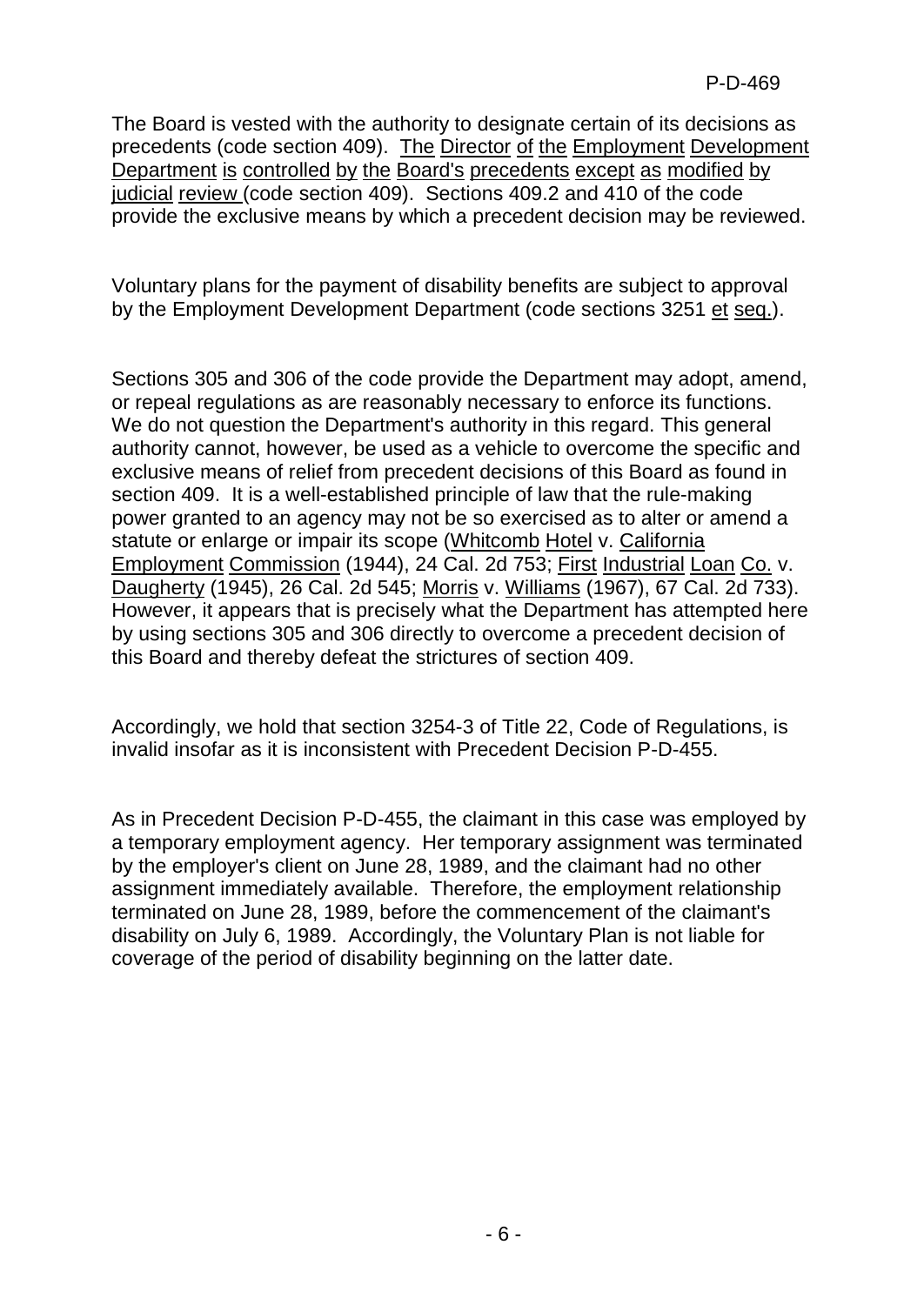#### **DECISION**

The decision of the administrative law judge is reversed. The voluntary plan is not liable for coverage of the claim for disability benefits. The state disability fund is liable for the payment of benefits under section 2712 of the code.

Sacramento, California, May 10, 1990.

### CALIFORNIA UNEMPLOYMENT INSURANCE APPEALS BOARD

ROBERT L. HARVEY, Chairman

GEORGE E. MEESE

J. RICHARD GLADE

DEBRA A. BERG

JAMES S. STOCKDALE

CHARLES W. WARD

LORETTA A. WALKER Concurring and Dissenting Separate Opinion Attached